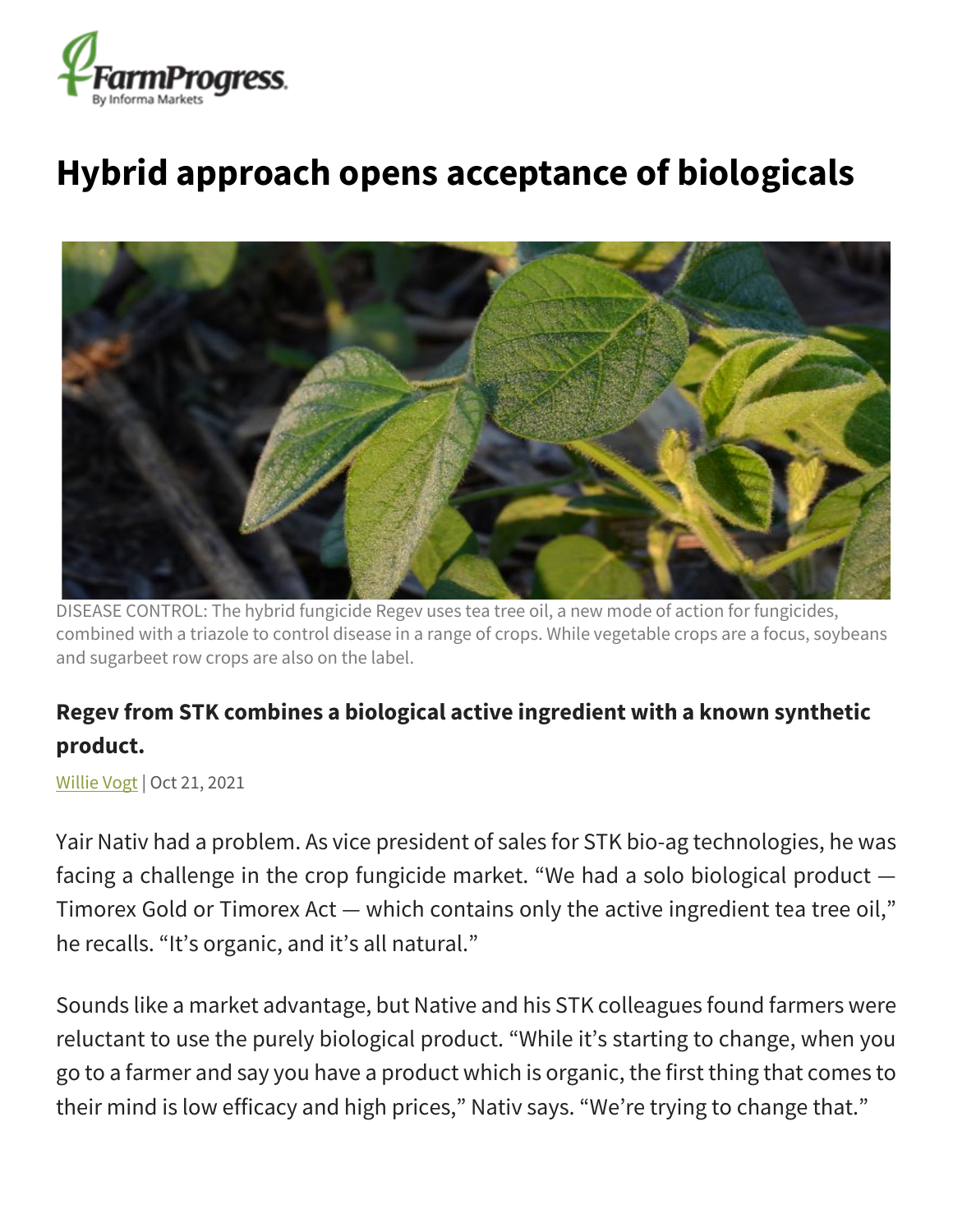How to make the move? Bring out a hybrid fungicide by premixing the active ingredient in Timorex with difenoconazole, a recognized triazole fungicide that's been on the market for more than 30 years. The result is Regev, which became available to the U.S. market in 2021 and will expand in 2022.

"There are [conventional] fungicides on the market that use two active ingredients to avoid resistance or improve efficacy," Nativ says.

STK's move to a hybrid fungicide helps boost the product's credibility, he explains. Saying more farmers are opening to the idea of using a biological product, Nativ is frank that STK needed better results. "We chose the difenoconazole since our main market was the USA and Europe," he says.

Nativ notes Europe is going through an extensive process of changing its agriculture, reviewing every input. STK chose this specific triazole because it appears to be one that will continue under the changing ag regulations in Europe. As for the United States, California is a big target, and there STK is finding registration a challenge.

"I don't know how to describe it, but you're coming to countries that are talking about sustainability, green farming, organics, pesticide loading, and then you tell them that you have a new thing and you get this bureaucracy. You are waiting for registration," he says.

## **Unique mode of action**

Difenoconazole has been around for some time and is a popular active ingredient in fungicides. The difference with Regev is the tea tree oil. Already in use in Latin America, this active ingredient, while biological, is a complex natural chemical. It takes on crop diseases in a new way.

The "ingredients have both preventive and curative properties," Nativ says. "Right now, tea tree oil is registered in FRAC [Fungicide Resistance Action Council], and it has its own category."